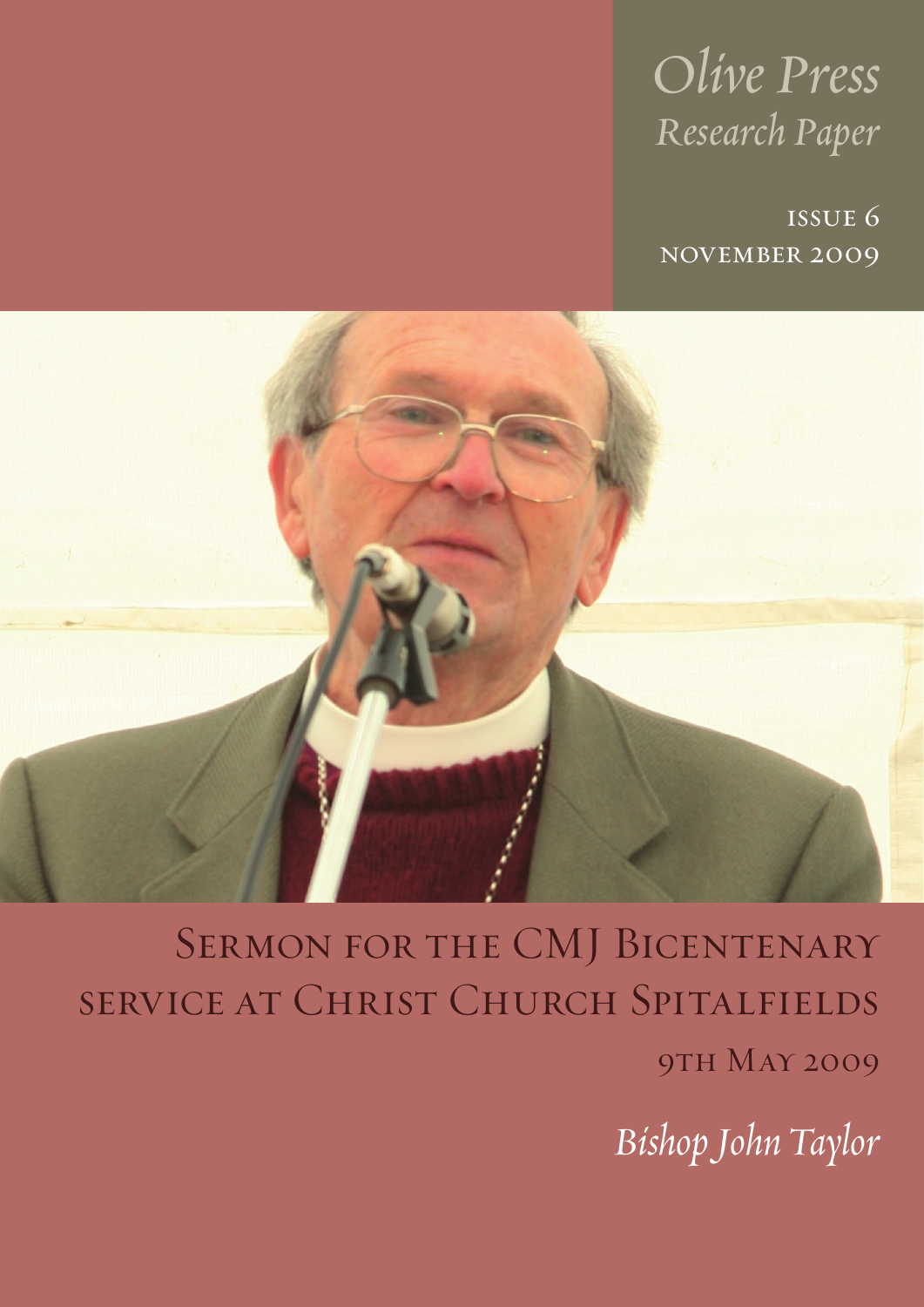## SERMON FOR THE CMJ BICENTENARY service at Christ Church Spitalfields 9TH MAY 2009

*Bishop John Taylor*

Welcome to the Olive Press Research Paper – the replacement for the Olive Press Quarterly. This features articles that cover a wide spectrum of issues which relate to the ministry of CMJ.

Articles are contributed by CMJ staff (past and present), also by Trustees, Representatives, CMJ supporters or by interested parties.

Articles do not necessarily portray CMJ's standpoint on a particular issue but may be published on the premise that they allow a pertinent understanding to be added to any particular debate.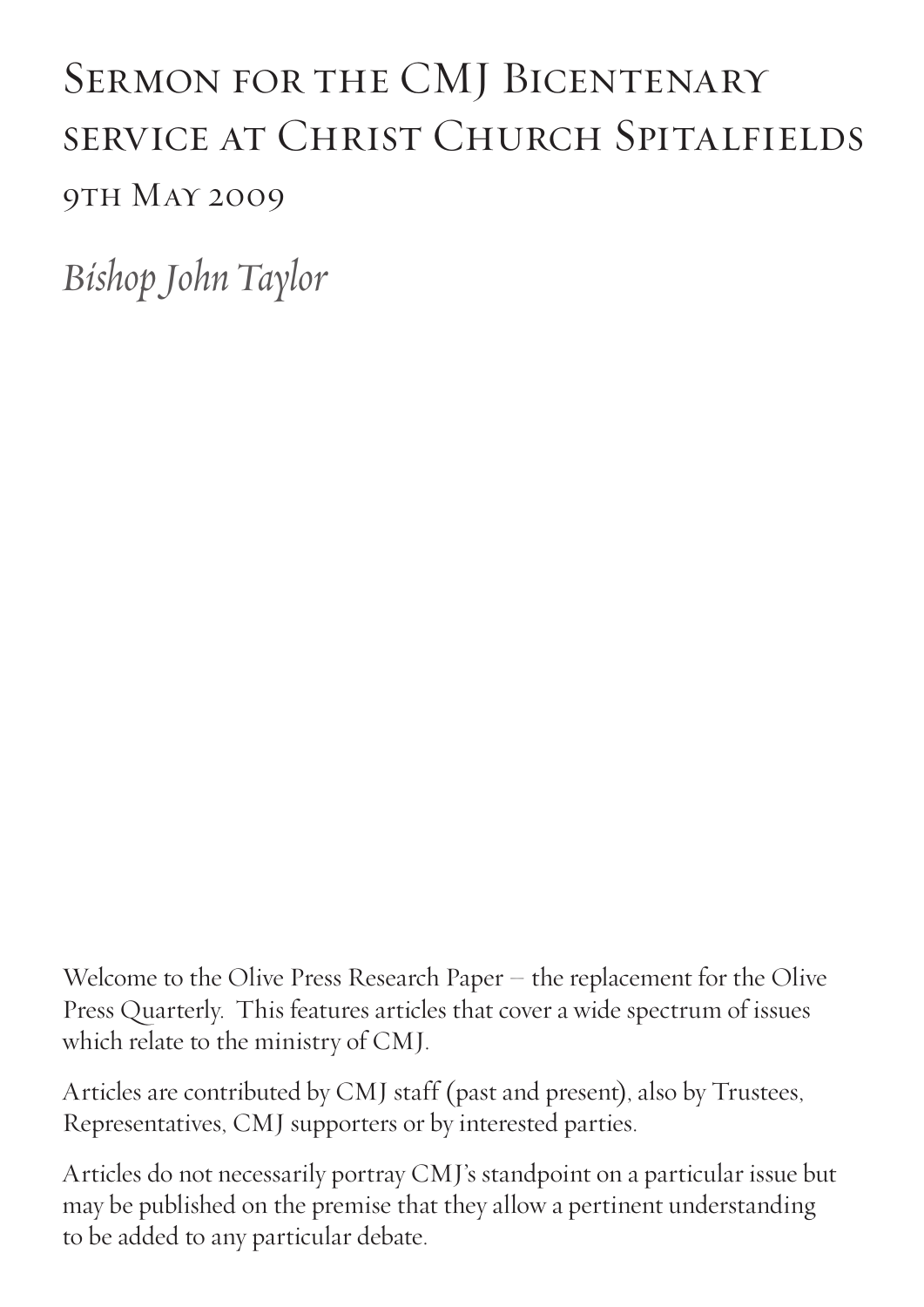## **Bishop John writes...**

My links with CMJ extend back into my time spent in Israel, as the attached sermon indicates, when I was a young scholar doing research at the Hebrew University. I had already spent five years at Cambridge, reading first Classics, then theology for my degree, and that was followed by a further two years doing advanced work in Hebrew and the Old Testament while living at Tyndale House, the Biblical research library in Cambridge. Then came the unavoidable two years of National Service, which I spent in the Royal Air Force as an education officer from 1952-54. Towards the end of that time it was suggested to me that, rather than proceeding directly to a theological college for ordination training, I might well apply for a postgraduate award being offered by the Friends of the Hebrew University in London. The proposal was that I could make use of my knowledge of both Greek and Hebrew to engage in study of the Septuagint, the Greek translation of the Hebrew Scriptures dating back to the second century BC. The aim was that by a close comparison of the two texts it might be possible to discern if there was any theological bias on the part of the Greek translator.

I was the only non-Jewish applicant and to my great surprise the trustees gave me the award, so the summer of 1954 saw me taking the train across France to Marseilles and boarding a little Israeli ship bound for Haifa. In those days, air travel was only for the wealthy and all I had was my basic fare plus £500 to last me for board and lodging and all my living expenses for the next academic year. I did not see myself in any sense as a missionary, rather as a visiting scholar and a guest of a nation that was only six years old.

At that time, the English-speaking churches in Jerusalem were represented by the Church of Scotland (Saint Andrew's), the American Christian Missionary Alliance and the Church of England, which borrowed the old CMS church of St Paul's for a weekly Sunday evening service. Canon Hugh Jones, the senior CMJ representative, lived in West (Jewish) Jerusalem, but had access every Sunday morning to cross the frontier at the Mandelbaum Gate to conduct worship at Christ Church in the Old City. Though this was, and now is again, the centre of CMJ work, it then had no Jewish people at all to minister to, only a handful of Christian Arabs, British expatriates and a few tourists.

The congregation at St Paul's was very small, consisting of three missionary ladies of CMJ, a few Hebrew Christians still around from Mandate days, and a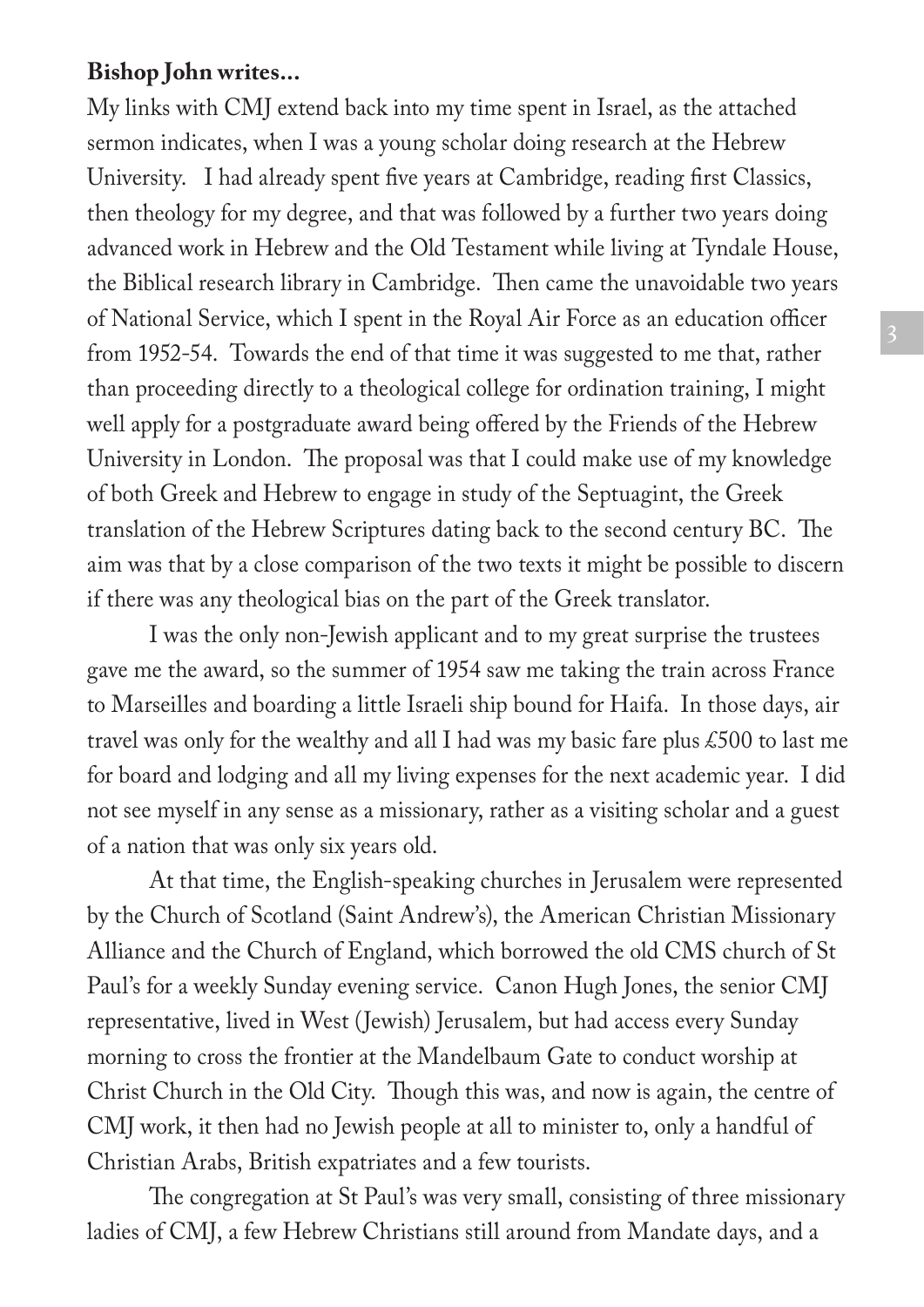tiny number of Jewish folk who were chiefly intent on making use of the church to try to emigrate from an Israel they no longer wanted to live in. It did not make for a cohesive group at all. Mission to Jewish people was far from being an easy or a rewarding task. I came to admire the sheer fortitude and tenacity of those who stuck it out under the most difficult circumstances.

On my return, Linda (by now my fiancée) and I attended the CMJ houseparty at High Leigh and got to know the wider family of CMJ. We have been addicted to CMJ ever since! We made the arrangements for the CMJ Palestine Exhibition to visit the parish of Morden in Surrey, where I was a curate, and then the whole deanery of Sutton, and later the two country parishes in Essex where I served my first incumbency. I preached at a CMJ Valedictory in the early 1960s and maintained my links throughout my spell of teaching Hebrew and Old Testament at Oak Hill College between 1964 and 1972. I even threw my hat into the ring when CMJ was looking for a new General Secretary, but fortunately the job was given to Walter Barker, who was much more fitted to the task.

Alongside all this were the occasional visits to Israel to lead parties of pilgrims for whom the old adage came abundantly true that "a fortnight in the Holy Land is worth at least a full term in any Bible College". More recently I have benefited from the Shoresh study tours which have taught those in my parties more about the Jewish roots of the Christian faith. It has been a rewarding experience to see people's eyes being opened to new understandings of Jesus and the Scriptures as a result. To have been invited by the Society to be its Honorary President since 1996 has been a privilege that I have valued highly and for which I am truly grateful.

The attached sermon, which was given at Christ Church Spitalfields on the occasion of the Society's Bicentenary, reflects my love for CMJ and some thoughts on the Christian's approach to the Jew today. I believe it is important that CMJ continues to be a broadly-based society. It will inevitably include a wide range of opinions, none of which should predominate. It will attract some who would describe themselves as "Christian Zionists" (whatever that may mean). Some will have strong views on the significance of the restoration of the Jews to their homeland in Israel and will debate whether and how this might have been the fulfilment of Old Testament prophecy. It will include converted Jews anxious to work and pray for the conversion of their fellow-Jews, as well as Gentile Christians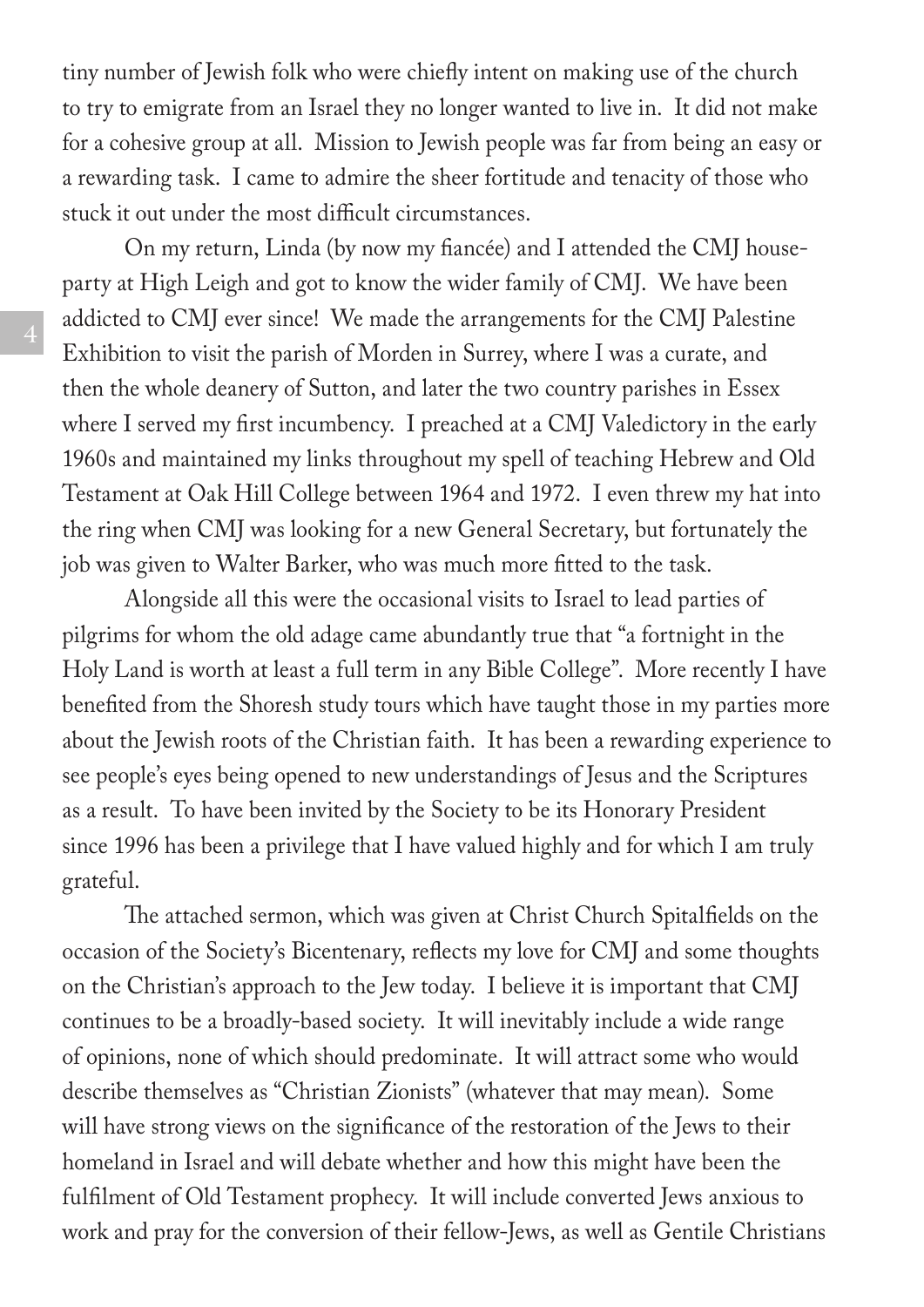responding to the Lord's mandate to go into all the world and preach the gospel to every creature "to the Jew first and also to the Greek". There will be differing views regarding the state of Israel, ranging from its uncritical supporters to those who are sharply critical of the policies of the current Israeli government. There is only one banner under which we all march, and that is that we share the apostle Paul's "heart's desire and longing for Israel (the Jewish people) is that they may be saved". They are Jesus' blood-brothers and we long that they may accept Him as their Messiah and Saviour.

That is my prayer as well.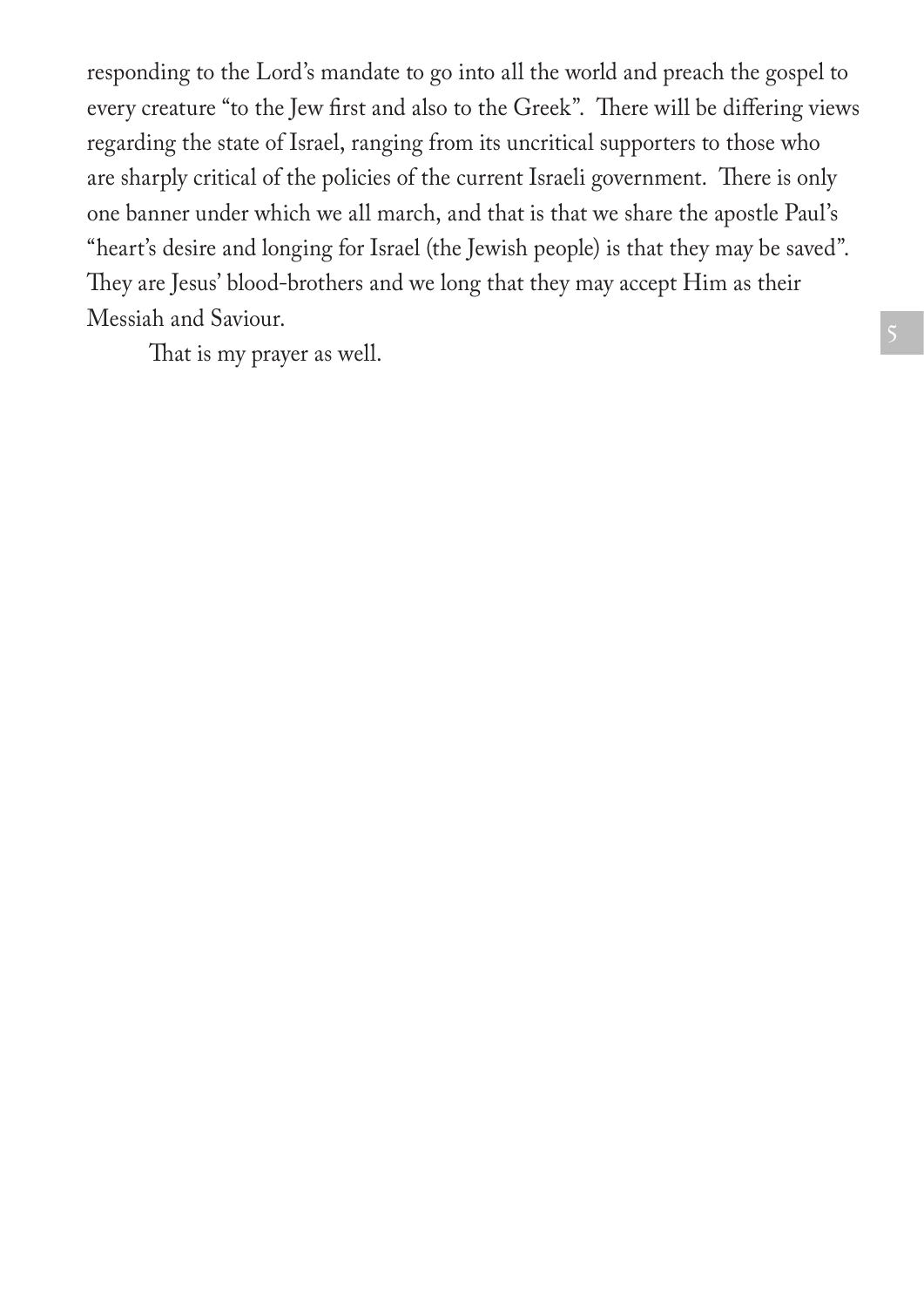## **Sermon for the CMJ Bicentenary service at Christ Church Spitalfields 9th May 2009**

#### **Reading:** Romans 1: 1-17

**Text:** Romans 1.8 *"I thank my God through Jesus Christ for all of you"*

It will not have escaped your notice that today is the Sabbath. So our worship on the Sabbath began with the blowing of the shofar and the singing of the Shema, and now it reaches its high point in the reading of the scriptures and the exposition of God's Word, set in the context of prayer. We have listened to the first chapter of Romans being read and now it is my task, as preacher, to "give the sense", as the Levites were expected to do following Ezra's reading of the Law in Jerusalem.

The "sense" of Romans 1 is to affirm that here is one of the classic passages in the New Testament about the missionary work of the Church. It was addressed to a brave but beleaguered group of disciples of Jesus, some Jewish and some Gentile, who had the misfortune (some would say, the privilege) to live in the unfriendly city of Rome. There, they came face to face with the harsh morality that presented itself to the world as Lex Romana; they lived under the much-vaunted imperial authority that could throw up the bizarre cruelties of Caligula, Nero and Domitian; and they were imprisoned in a state religion that was only a short remove from what we would describe today as arrant paganism. It was not easy to be a Christian in the Rome of the first century AD. But thank God that they were there.

These young followers of Jesus Christ could be forgiven for wanting to hide their light under a bushel, so as not to court either conflict or unpopularity which might not do their cause any good. Paul makes no such concessions. "You are frontier Christians", he said to them. "You live at the cutting edge of the gospel; and for that reason I thank my God for every one of you and will remember you daily in my prayers." You need prayer, you deserve prayer and I will see to it that you have prayer. What an example to those of us who do what little we can to support those who work for CMJ.

If daily prayer is the first essential of good missionary work, the second must be gospel enthusiasm. Paul exemplified this in verse 15 "I am so eager to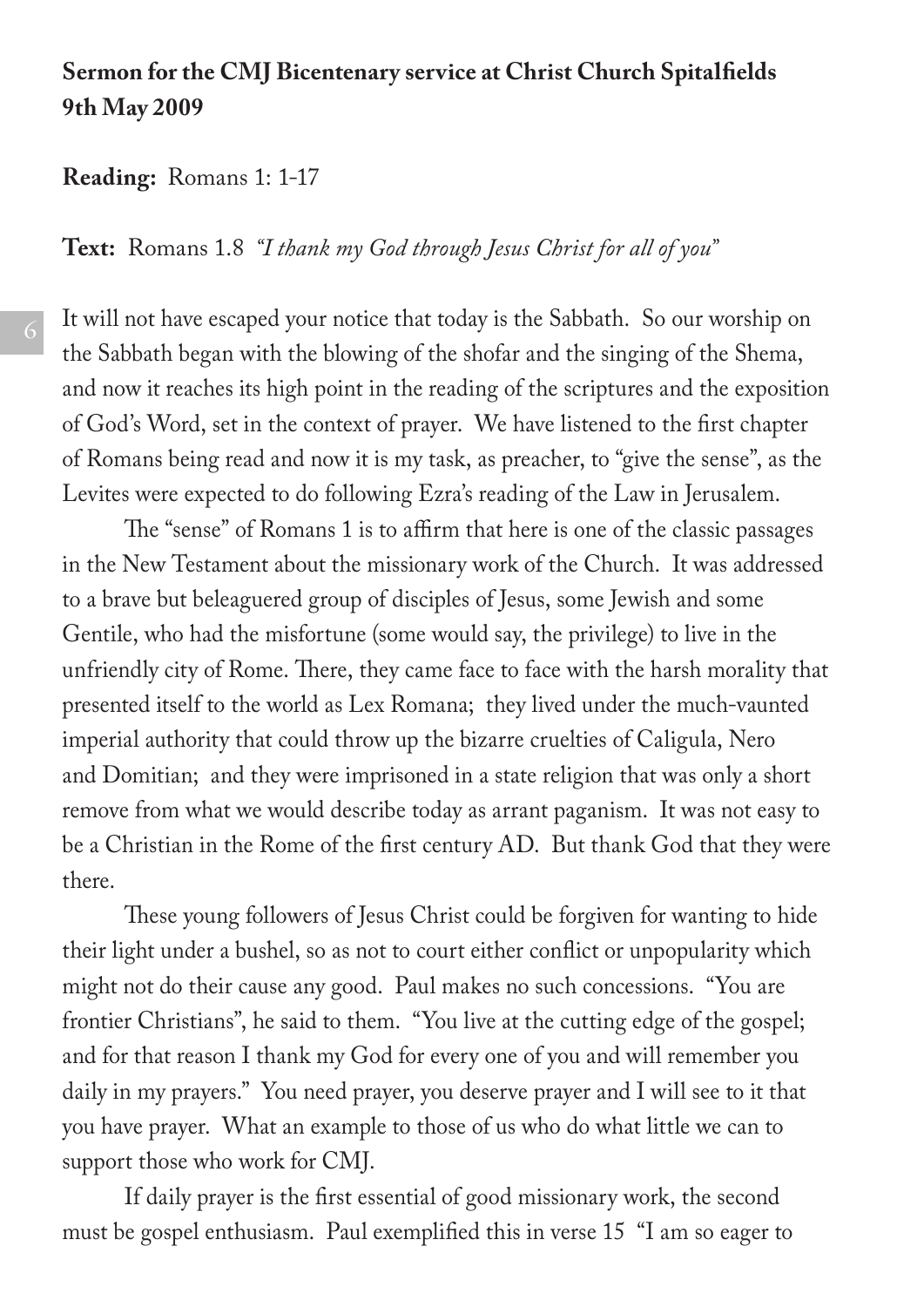preach the gospel among you at Rome" To him, preaching the gospel was almost addictive - his eagerness was such that it carried more timid colleagues along with him wherever he went. Antioch, Ephesus, Athens, Corinth, Thessalonica, Rome, wherever. He just could not stop himself. Wherever he went, wherever an opportunity presented itself, he would go: he was a man driven by the gospel and led by the Spirit. And today it is right that we thank God for the commitment to the gospel that 200 years of CMJ ministry proudly records and that we here celebrate in the place where it all began. Daily prayer, gospel enthusiasm, and the third missionary essential is trust in the power of the gospel.

So Paul affirms, and you can almost hear him sticking his jaw out as he says it, "I am not ashamed of the gospel because it is the power of God for the salvation of everyone who believes". He had confidence in the message because he believed that it was true and saw that it worked. It had the power to change lives, to attract people in from the cold, to bring faith to birth, to turn people's hearts towards God to find salvation in Him through the life, death and resurrection of Jesus Christ. It is not that he was a powerful preacher (I am always suspicious of powerful preachers and "power evangelism".) The power was in the message, a message about a Messiah whose life was marked by totally unexpected features: humble service, radical teaching, unobtrusive acts of healing, the kind of humiliating death that you would not wish on your worst enemy, and a miraculous resurrection seen only by a select company of women and men. Yet a message that changed the world and still does - massively and beyond belief. Such is the power of the Cross and the Empty Tomb.

And for two thousand years we have been trying to persuade the Jewish people that this is their Messiah. We have dressed Jesus up in the robes of a western gentile Church or in the liberal tones of an intellectual Protestantism, and we wonder why they have not recognised their Christ for who He is. We have tarred Judaism with the brush of being "Christ-killers", we have tried forced conversions, persecutions, crusades, pogroms and ultimately the holocaust, and still we wonder why they will not see us as followers of the Good Shepherd who lays down His life for the sheep. Since the days of Justin Martyr we have wrestled with what we have called the Jewish problem and we can hardly say that we have yet come up with a solution. My fellow-Christians, we carry a heavy burden of guilt over our history of ill-treatment of Jewish people which we are only slowly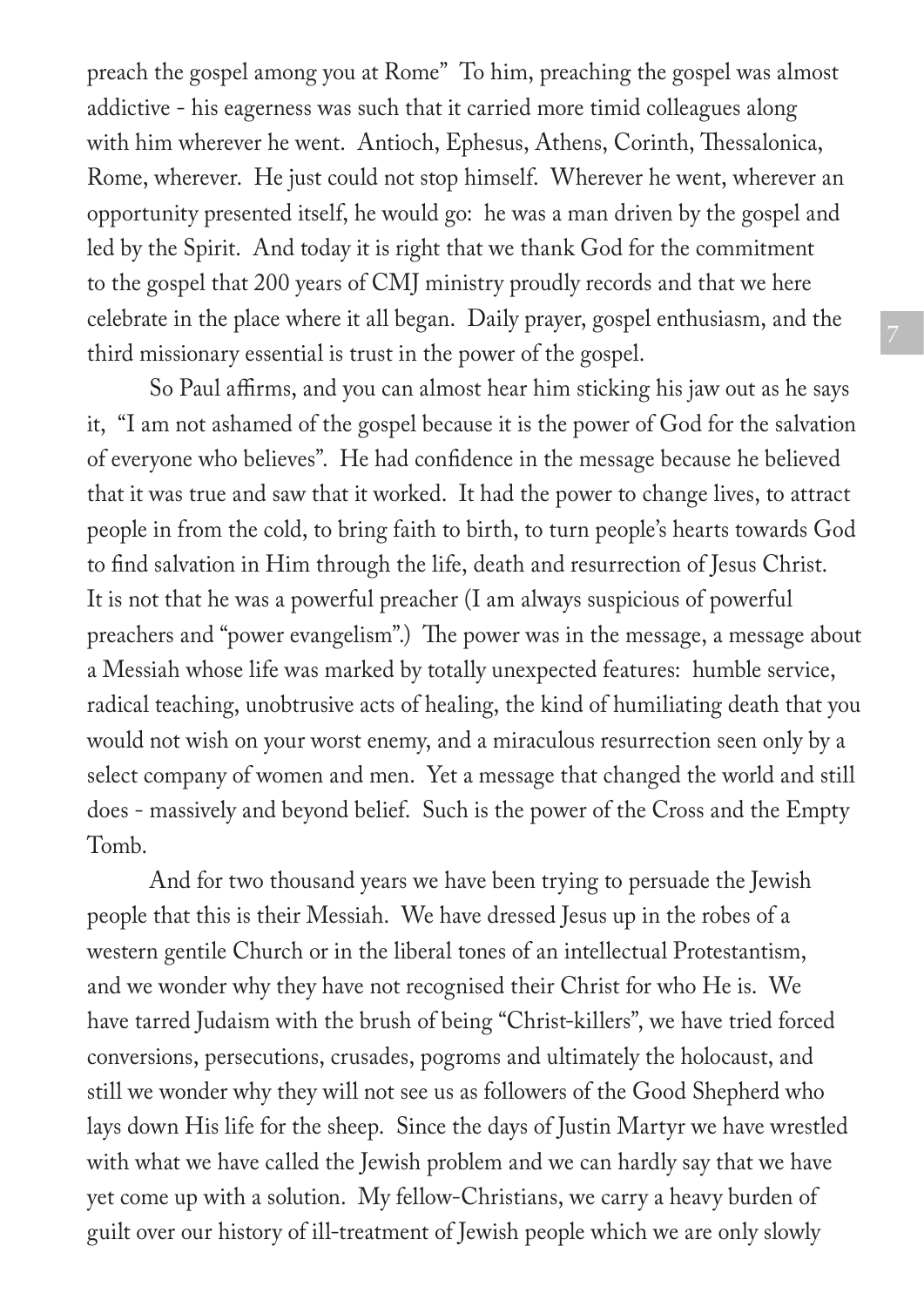beginning to acknowledge. Maybe the problem is not the Jewish problem but the Christian problem.

Two hundred years ago, when the Society for the Promotion of Christianity among the Jews was established in this part of London, there were many voices in the Church that questioned the need for another missionary society. The answer of Charles Simeon for one was quite unequivocal: because the Jewish people are especially loved by God. The children of Abraham are God's covenant people. For them He raised up prophets who might well need to censure them but in the same breath would give them hope. He sent His only Son to save and redeem the whole of mankind and He commanded His disciples that they were to go to the Jew first and also to the Greek - to those who had received His revelation as well as to those who had no revelation but the natural order to live by.

So CMJ's existence bears witness to the belief that God still loves the Jew and always will. Everything that CMJ does must be guided by that. Sometimes it means that we shall stand up for the Jews when the entire world is against them. Sometimes we shall need to stand by Israel and its right to defend itself against its detractors. Often we shall need to remind the Church of its obligations to the people of the covenant. And in all the missionary outreach of the Church to the entire world, we shall need to say to our own people "What about God's own people? Don't they deserve to be told and loved and wooed? Do we not owe it to Jesus to keep His compatriots in our prayers and our affections?"

I still recall the sense of shock that I felt when, as a 25 year-old student, I first set foot on the land of Israel in 1954. I had been awarded a scholarship to do research at the Hebrew University in Jerusalem, where I was welcomed with open arms and great generosity but not a little curiosity. Who, they thought, would want to leave Cambridge behind them and travel out to a struggling university in a yetto-be-developed new country, surrounded by enemies committed to driving them off the face of the Middle East? Everywhere I saw on the bare arms of Israelis the tell-tale tattoo marks of the concentration camps. And I soon discovered that Israelis are not known for their reticence. They kept on telling me, "Of course you do realise that it was you Christians who sent us to the gas-chambers". They said it without animus, but what could I say but splutter an apology? No subtle explanation about the difference between nominal Christians and real Christians would do. The Germans were baptised, they were Christians: your people did it to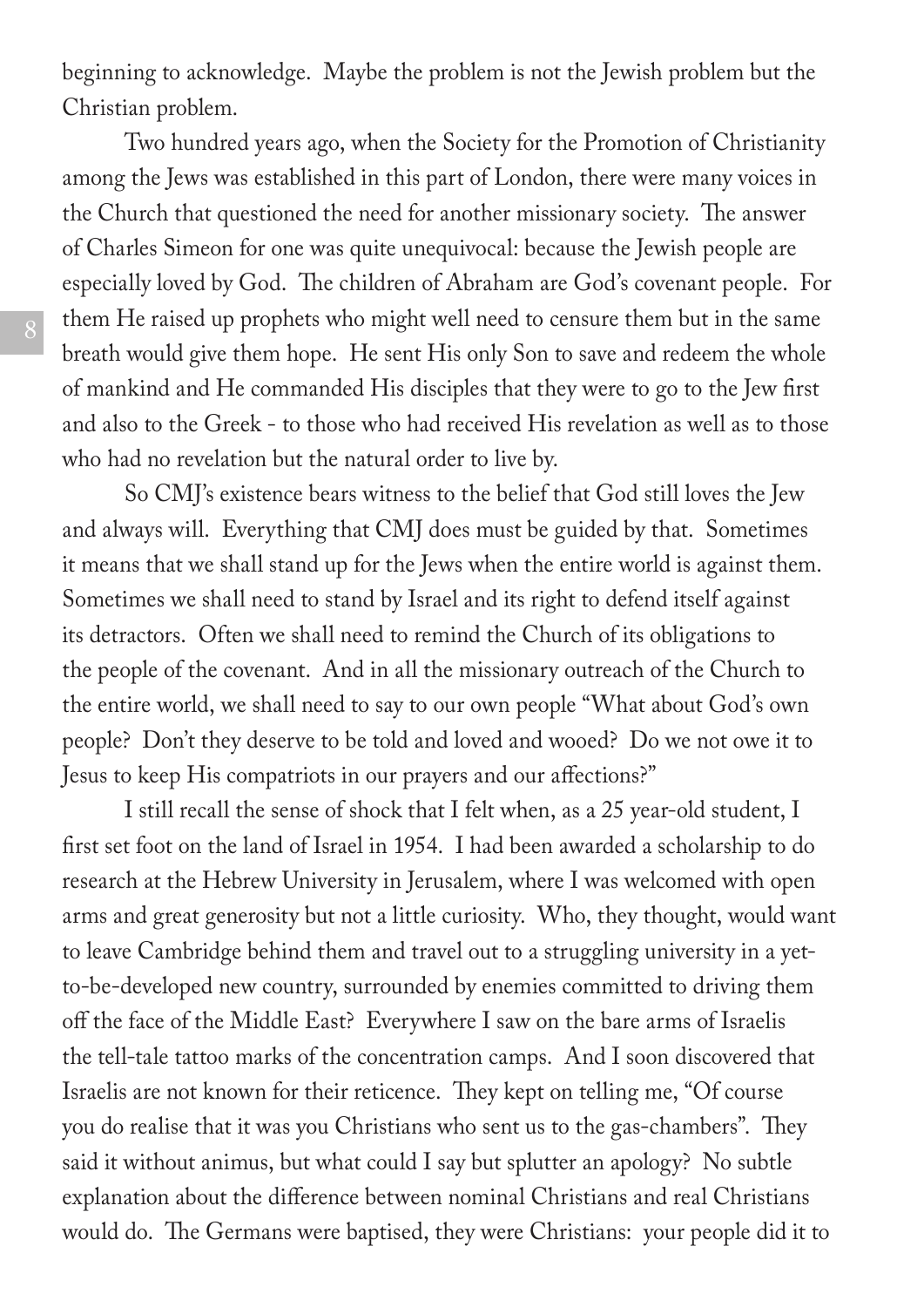us. End of message. To my tender ears it was a shocking discovery. If I was to be a Christian in Israel, I knew that I had to be a penitent Christian, a deeply penitent one.

But I also saw what CMJ was doing in Israel in the person of three godly, wise and gracious clergy and their wives, Hugh and Ursula Jones, Roger and Gwen Allison and Ronald and Laura Adeney, and three devoted and heroic spinster missionaries, Ruth Clark, Olive Wilson and Kit Provart. To me they were an inspiration and a family. I owe them so much. And to be the honorary President of this honourable society is my way of repaying something of the debt I owe them. And to the Jewish people who showed me such kindness in those far-off days.

Since then much has changed both in Judaism and in Israel. Judaism has concentrated its efforts on working towards a theology of the holocaust, that apparent contradiction of the doctrine of election. Israel has concentrated on security as a political goal and stumbles its way towards it in an increasingly secular way. The near-messianic fervour which marked the early days of the birth of Israel as their national home has almost disappeared and with it the God of their fathers. Today's Israelite (though it is all too easy to generalise - and usually wrong) is on a pilgrimage to a this-worldly goal where the God of Abraham, Isaac and Jacob does not quite fit. Having lost their past they are exploring anything that is New Age or somehow different, and it is there that we now have to meet them. Thank God for those who do this today. Where, one wonders, will their search end? Will their scriptures bring them back to faith in God, their God, the God whom we worship as the God and Father of our Lord Jesus Christ? We do not know, but we have a deep longing that it may be so..

But as people of the New as well as the Old Testament, we do believe that God still has a purpose for Israel - a loving purpose, a redemptive purpose, a purpose that will one day reach its culmination when, to quote the apostle Paul, "all Israel will be saved" - however you interpret that much-debated text. And that is the conviction that spurs on those who work for CMJ and devote their time and energies to befriending Jewish people. We do not share the belief of some that God has cut them off irrevocably. How could we? Nor do we believe that the faith that many of them have is sufficient of itself, praiseworthy as it is. Nor can we believe that the way of the Cross can be bypassed or that the crucified and risen Messiah can be ignored, by either Jew or Gentile. He died for all and He calls on all to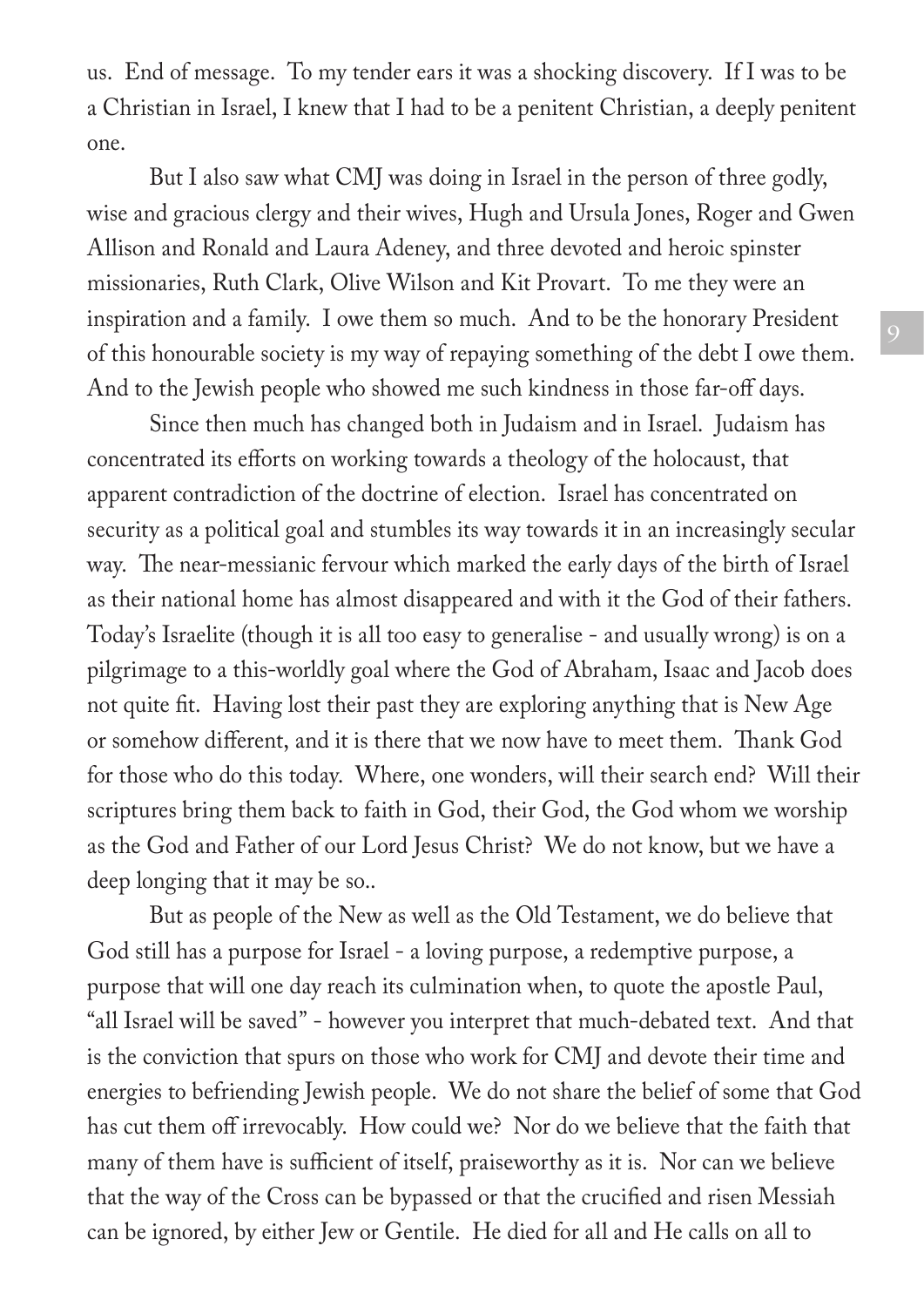come to Him and to receive Him.

So how shall we behave as a Society committed to ministry to the Jewish people? In what spirit shall we approach the Jew and in what spirit shall we encourage the Church to do the same? I offer you five guidelines as I draw this sermon to a close.

First, we approach them **with respect**, if not admiration. The Jewish people have survived against all the odds, small thanks to us. They have faithfully borne witness to the one true God and the importance of His commandments. They have preserved for us their sacred Scriptures which we cherish in the Old Testament. They are people of the Word. They cultivate many biblical values, of atonement for sin, of forgiveness, righteousness and holiness. They demonstrate high standards of morality, laudable family values, courage under persecution. There is an attractiveness about their sense of belonging to a community held together by their genealogies and their long history. I respect them deeply.

Secondly, **with penitence** - as I have already made clear. They may have been magnanimous towards me, but I feel within myself when I meet them that I stand before them as a representative of a persecuting church. It is not a comfortable feeling, and I need to repent rather than to justify myself. I need to lower my head.

Thirdly, **with understanding** of their situation. A religious community that sets so much store by parentage can only live and flourish on its birth-rate. With little prospect of conversions from other religions, the fear is always of assimilation and membership losses. And as with the Christian church we are all being invaded by the tide of secularism which sweeps many away, so that our religion is reduced to the level of mere traditions without any accompanying beliefs. So I understand their sensitivities and why they were so fearful twenty years ago of the Church's decade of evangelism. And yet we are people who believe that evangelism is a Christian obligation! We must understand how they feel.

Fourthly, **with a clear apologetic**. I suspect that our understanding of the Christian gospel is very different from how our Jewish friends understand it. I fear that all too often there is a massive communication breakdown. What we say and what they hear are often poles apart. I can accept, though with sadness, that some to whom we speak will reject the gospel as of no meaning or relevance to them and their lives and needs, but I do want to ensure as far as lies within me, that what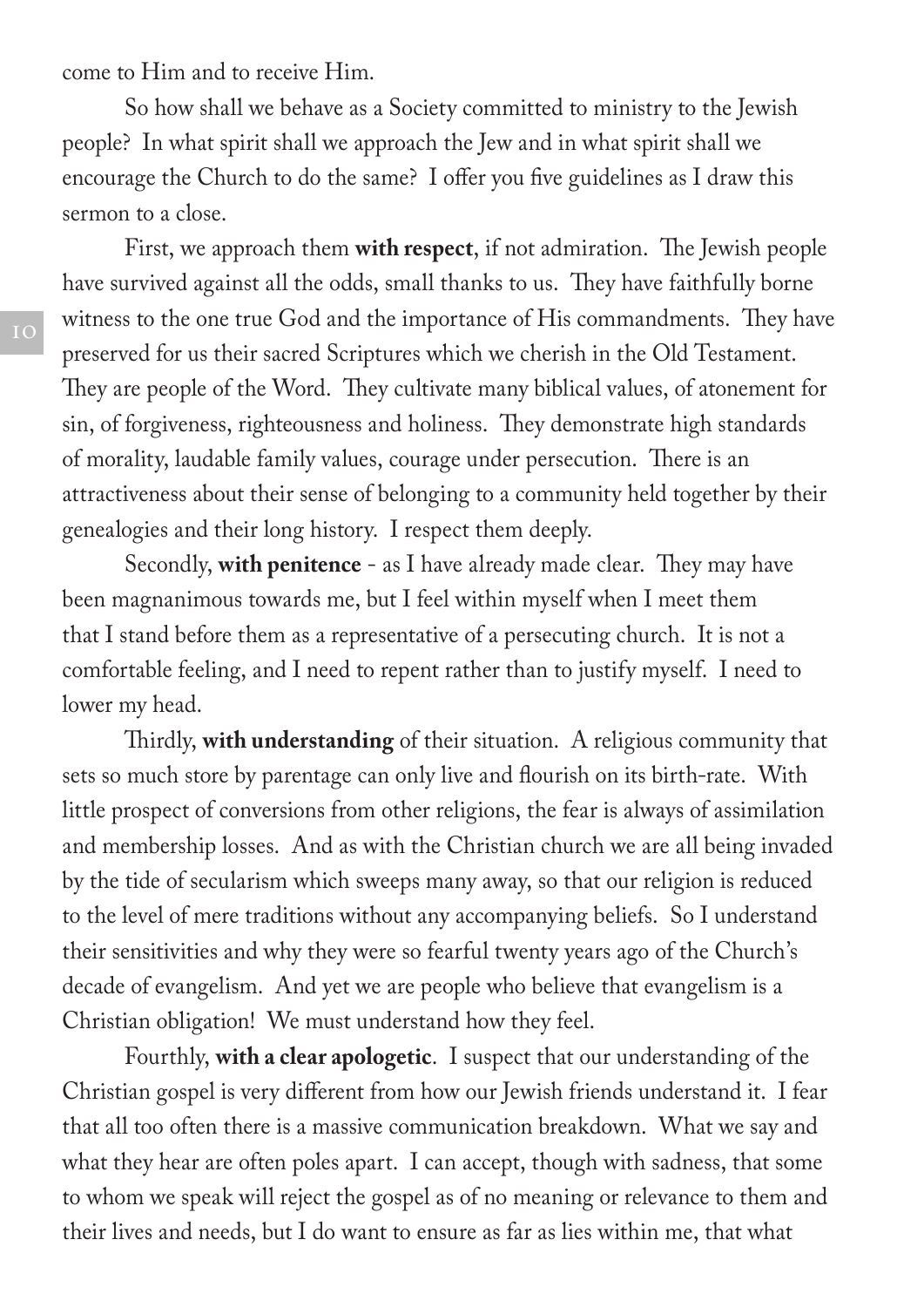they have heard is the pure gospel expressed in simple, clear terms. It could be that I have not told it straight and I have contributed to their response by my clumsy words. I must speak of a gospel stripped of all its accretions, its gentile churchiness, its western identity, its theological jargon, and, if I am truly to be understood, I must present them with a Jesus who is truly Jewish and who fits into a Jewish background. The Church needs to hear this message as much as do our Jewish listeners.

Fifthly, I approach them **with undisguised affection**. CMJ was founded on the belief that God still loves His covenant people. The whole of the Bible bears witness to a Son of God, who loves us and gave Himself for us - all of us. The Christian Church can only be true to its calling when it goes out, to the Jew first and also to the Greek, in a spirit of unrestricted love, a love which knows no limits and has no boundaries. That is the challenge of our future.

### This issue, #6 November 2009

© John Taylor 2009

The right of John Taylor to be identified as the author of this work has been asserted by him in accordance with the Copyright, Design and Patents Act, 1988.

All rights reserved. No part of this publication may be reproduced or transmitted in any form by any means, electronic or mechanical, including photocopy, recording or any information storage and retrieval system, without permission in writing from the author.

> Editorial team: *Michael Eldridge, Alex Jacob* Concept and design: *www.thirteenfour.com* Printed through A-Tec, Broxbourne, England